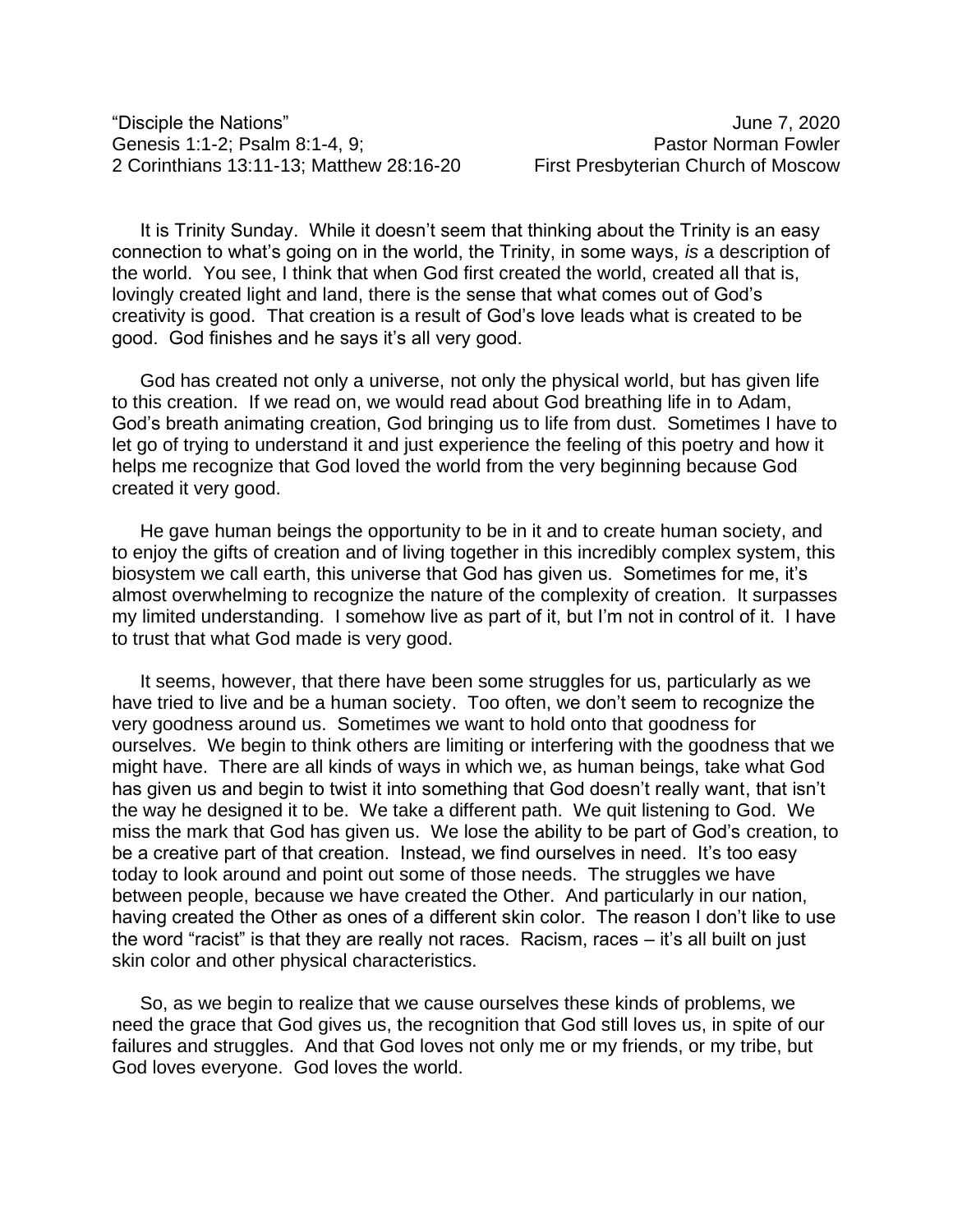That is why he gave us Jesus. It is the grace of God in the Lord Jesus Christ that reminds us of who God is, that God loves the world . Of course, it's more than a reminder of the grace given us. It's a favor extended to us so that we might know the love of God in our lives; we might know that we are valued; we might know that each of us is a child of God; we might know that God will show us the way and will guide us.

I truly believe that part of our problem is that we begin to pay attention to other things. We have our own definition of what it means for things to work. We look at efficiencies. We look at what I get rather than what I can give. We think others are in our way or have what we should have. We create rivalries. We create ways of putting some people in places of servitude and others are elevated. And in doing all of this, by using physical characteristics or other ways people think we can begin to write one another off, we create the divisions and anger and hatred that we see in our world today.

We can recognize that there are long cultural traditions woven into the very fabric of such divisions and ways of thinking, and the structures and systems that impose privilege on some and impose oppression and limitations on others. It is why we need the grace of God, why Jesus had to come and be among us to help us recognize that it's not about all that stuff. It is about the love of God that we can begin to not only experience, but to return, and how we love each other and so can share the love of God with one another.

As Jesus is concluding his time with his disciples in Matthew, he says, "as you go." The phrase there really is "as you go into life," "as you go where you go," disciple. *Disciple the tribes* is the way it would have been understood, particularly the other tribes, the other people, the other groups that are out there that have been written off. Now, instead, disciple them. Instead, it goes on to say, immerse them in God. It says, "baptize them in the name of Father, Son, and Holy Spirit." Sometimes I think we take that too literally, and think it just means putting a little water on somebody's head or immersing somebody in a river. Because the word "baptize" does mean "to immerse." Immerse them in the name—*the name* is the term we use that is encapsulating the dynamic and wonder of who God is. So it is immersing them in that wonder, in the love of God, in the grace of God, in the creativity of God, in who God is, and helping them observe what Jesus has taught, his instruction and his commandments.

As I read that, I continually feel a great sadness because it feels to me that somehow I hear Jesus inviting us to disciple, that is to bring the Good News to our world, to help immerse our communities, our friends, our nation, our world in the dynamic love and grace of God, the work of God among us, the creativity of the creation he has given us, and that we are to be engaged with and part of, and doing it according to the teachings of Christ. It feels to me that we haven't done a very good job, because I see a nation that seems to be struggling to know what it means to show grace. I see a nation that is struggling to be able to care for the least among us. I see a nation that's struggling to not be divided. I see a nation that too often simply forgets the teachings of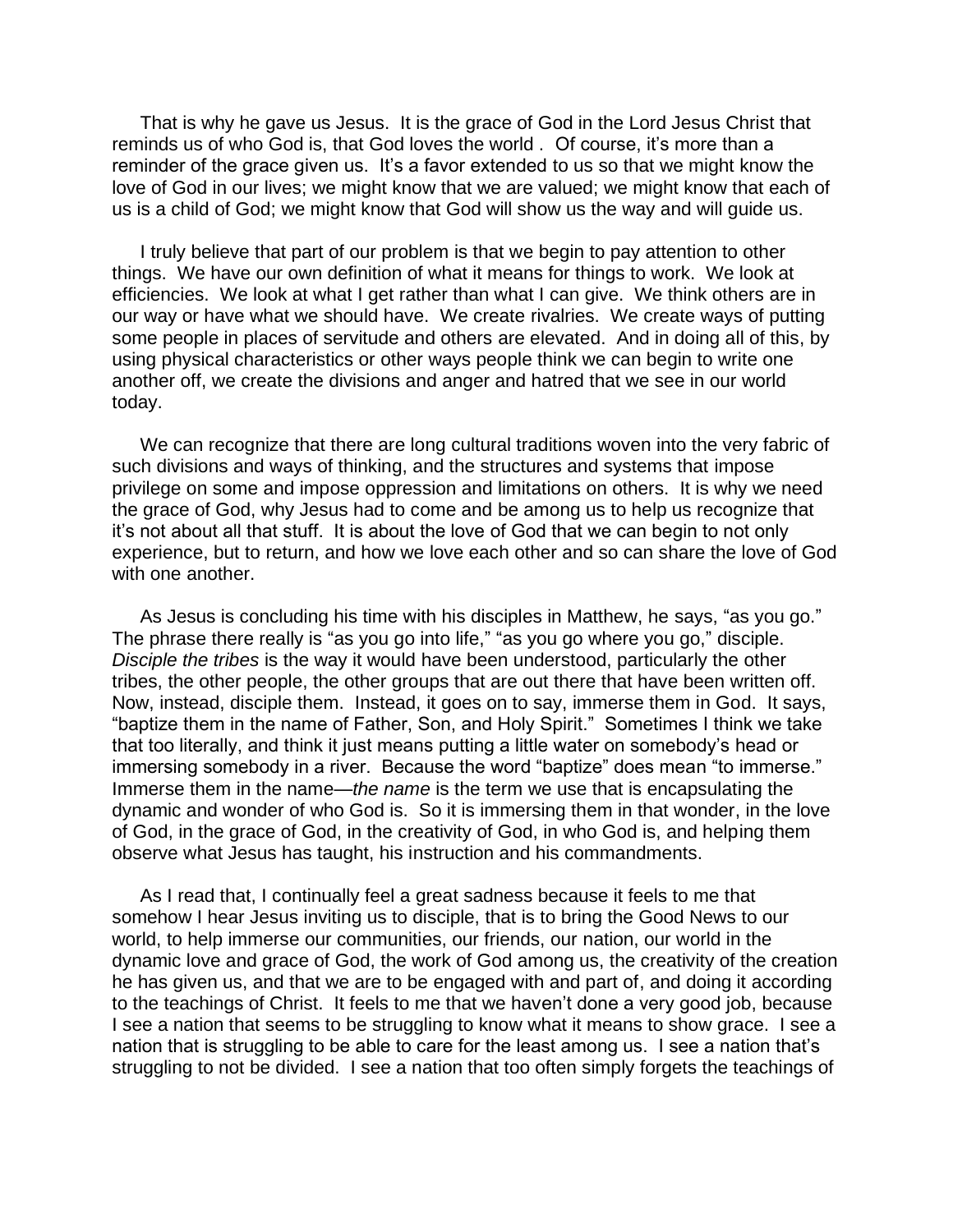Jesus altogether, but has replaced all those teachings with other teachings, other definitions of success, other ways of being.

I think all those other ways of being end up being empty, leading to brokenness. If not personal brokenness, at least at certain stages of life it doesn't look like brokenness, but sometimes what seems to be the success of some leads to the brokenness of others. So we are invited to engage our world in bringing the very love and grace of God, the teachings of Jesus, that we might love one another. That we might love God with our heart, mind soul, and strength, and love our neighbor as ourselves. Jesus' command is, "Love one another as I have loved you." We are invited to bring this to our world. Sometimes we struggle with how to do that, and how to understand that.

Jesus tells us that he gives us the Holy Spirit. We talked last week about receiving the Holy Spirit, that it might help us communicate, to talk to one another. As we hear in Corinthians, talking about the fellowship of the Holy Spirit, it's living into that fellowship, into the sharing of the Spirit of God, the Holy Spirit, as one that invites us in our sharing in that life of God among us, with us, in us, through us, that we are invited. I think Paul puts it in an interesting way as he concludes Chapter 13. He says, "Agree with one another." If you look at what it means there, it really means to "dig in deep together", dial in to what is real and true and important, pay attention together. He goes on to say, "Let that internal knowing express itself outwardly." I think it is the very internal knowing of the grace of God, the gifts of God, the life God gives us. We are dependent on that gift. We are dependent on God's grace. We are invited to externalize this in how we live, and in who we are, and in the ways we share our lives together.

He goes on to talk about living in peace. When I think about living in peace, I think about what it means to harmonize. When you have two people singing, if they are singing in opposition to each other in ways that try to make the other sound bad, it all sounds bad. But if we can find ways to harmonize, to come alongside each other and bring something that wasn't there before, it enables us to live better together. When you have somebody singing bass and someone else adds a tenor part to it, it can make what is happening richer. That's the invitation that God is giving us. Through fellowship and sharing of the Spirit, we are invited to harmonize our lives. It's not a competition. It's a way to try to figure out how to make life better together. Better as a congregation, as a community, as a nation, and indeed, as a world.

Too often we simply live in competition, in opposition, and in fear of one another. Too often we hold some down so others can have more. If we're going to live in the fellowship of the Spirit, if we're going to live in peace and we want the God of peace and love to live with us, it means working together to figure out how we can do that. Perhaps it means the first thing we need to do is say I'm sorry. I'm sorry when I don't understand somebody else and tend to prejudge them. Sorry for the way that prejudice has creeped into our lives. Sorry for the way the world has worked that has not included everyone. Sorry for the way we have too easily allowed black people to be killed and for it not to be a problem. Sorry for the way some people live in pain and fear and suffering, and we haven't done enough to alleviate it. We can say we are sorry.